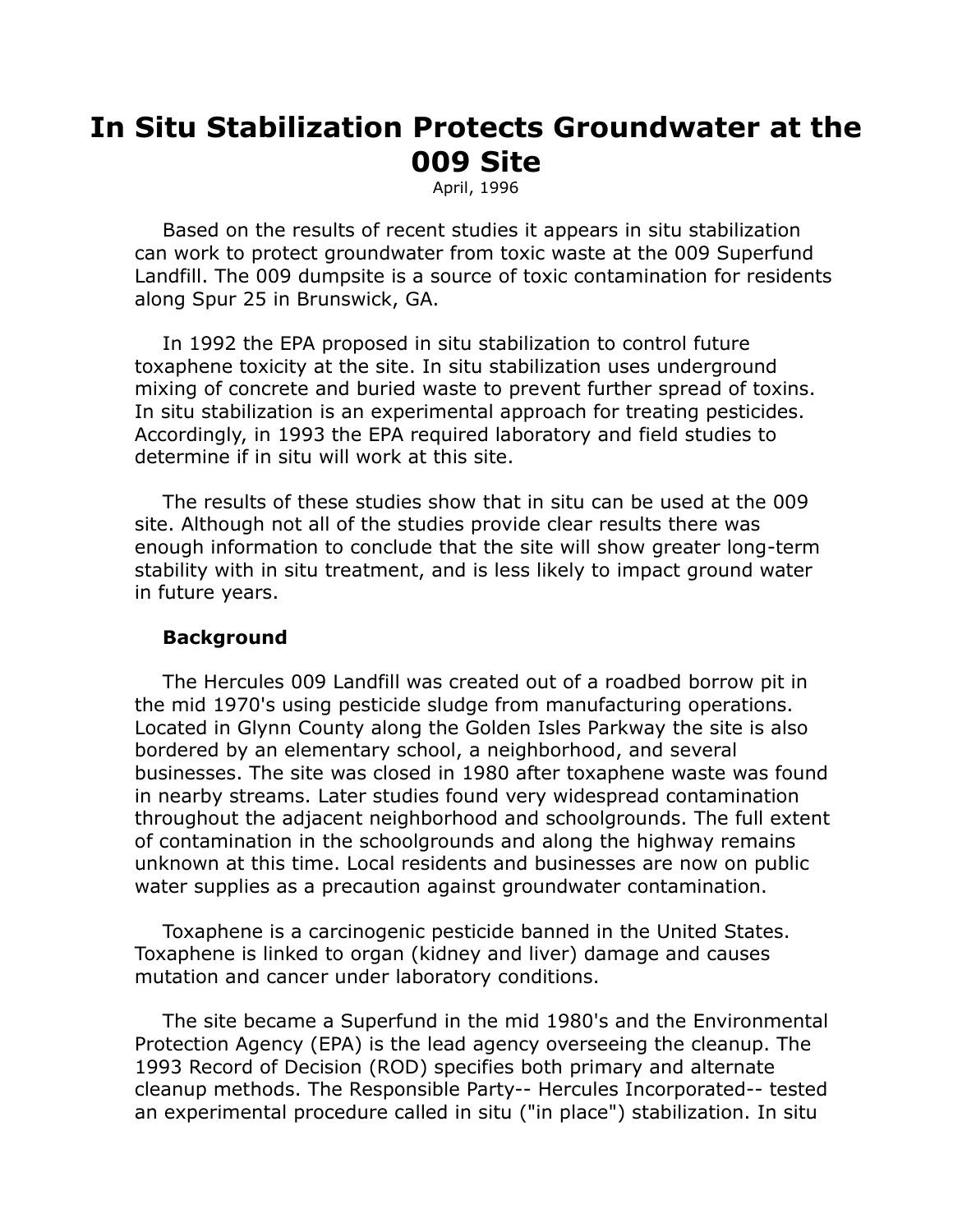is experimental at this site since until recently the technique was not used for pesticides. If in situ fails then the company must dig up the soil to extract the toxaphene.

# **Tests Mandated by the Record of Decision**

 The EPA has seven goals to meet for every cleanup: overall protection; legal compliance; effectiveness; cost; reduction of toxicity, mobility or volume; and community acceptance.

 During the Feasibility Study for the 009 Site several alternative technologies were examined and two methodologies were specified: in situ stabilization and chemical extraction. Chemical extraction provides the best overall protection since the site will have no long-term toxaphene concern. Extraction has wider community acceptance for the same reason. The EPA chose in situ stabilization as a primary alternative and required on-site studies to determine if cleanup goals are met. If waste is not isolated from ground water flow by underground cement mixing then chemical extraction is required for the site.

 The EPA established scientific criteria for the site studies. Three broad goals must be met using a combination of laboratory and field studies: determine cements for the highest degree of immobilization; confirm performance under worse-case environmental conditions; and evaluate long-term permanence for ground water protection. Specifically, the stabilization must achieve a minimum compressive strength of 50 psi (pounds-per-square-inch); a permeability of less than 1 X 10-6 cm/sec after stabilization; a 90 percent reduction in toxaphene mobility; and a treated leachate concentration of less than 0.2 ppm.

 Minimum compressive strength: This is the ability of the ground to support objects and to resist erosion. Both laboratory and field studies show that cement formulations meet this criteria.

 Permeability of less than 10-6 cm/sec: Permeability is the ability of water to flow through a material. To ensure long-term stability it is important to reduce ground water flowing into the toxaphene sludge. Toxic waste dumps need a water tight lining to prevent water flow from entering into the waste disposal area. At the 009 Site studies have failed to establish the presence of a liner or other permanent barrier to the entry of flowing water. The in situ stabilization process is intended to limit water flow into the buried waste. The studies show that underground mixing of concrete is homogenous enough to form a monolith when concentrated cement formulations are used. The resulting monolith reduces the flow of water through the sludge layers, thus meeting this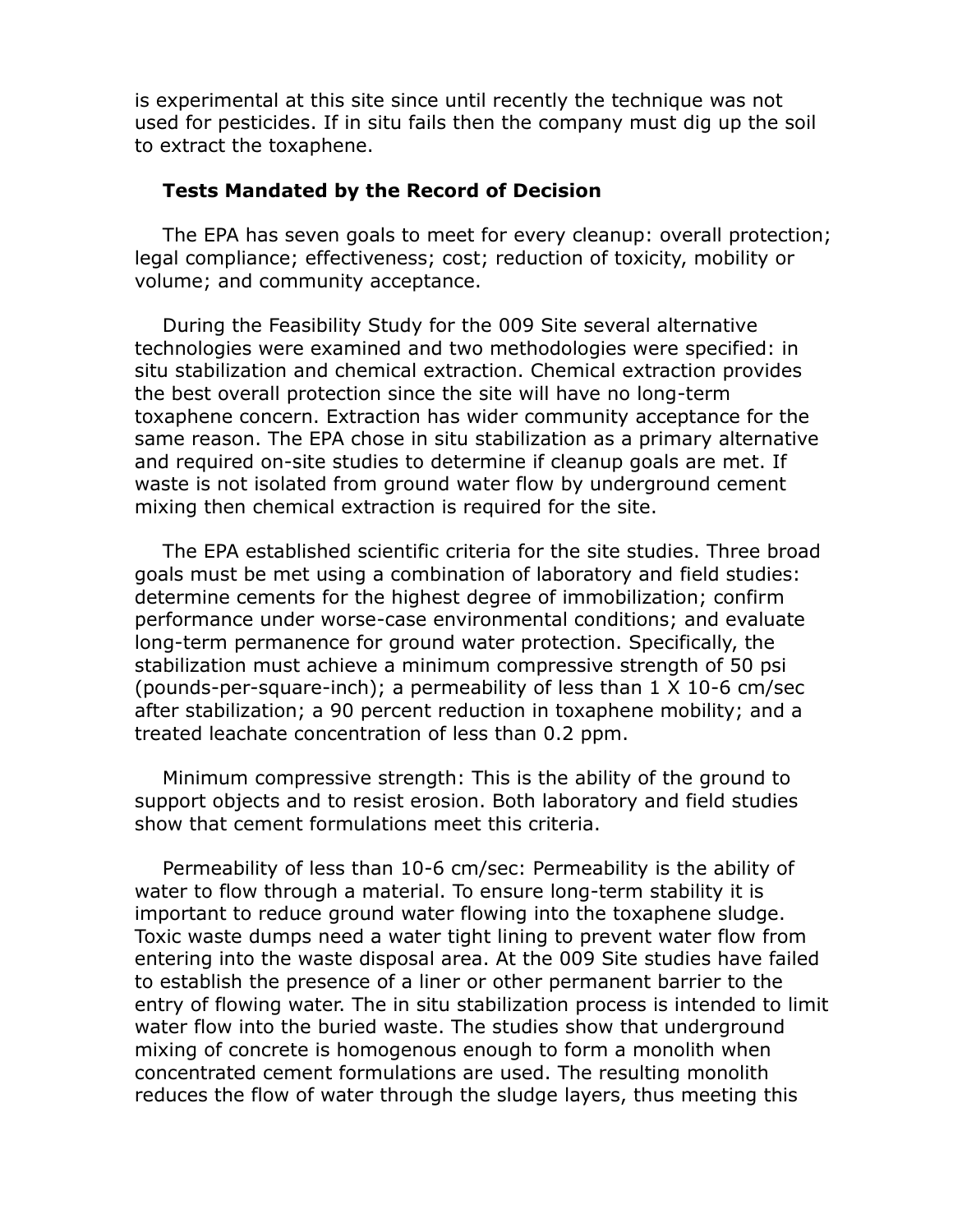criteria.

 A 90 percent reduction in toxaphene mobility, and a treated leachate concentration of less than 0.2 ppm: These factors are important only if water is allowed to interact with site sludge.

 Unfortunately, this data is ambiguous due to problems in analyzing toxaphene in treated water. From the information provided it is not readily apparent that these criteria are met. However, the permeability data of in situ stabilized sludge shows that water would not enter the monolith in amounts that would cause leaching concerns.

#### **Studies on Treatability**

 Over the last three years studies required by the EPA were performed as mandated in the Record of Decision. These studies are a comprehensive test of ability of cement to prevent the interaction of toxaphene and groundwater. To test the cement three kinds of studies were done:

 Laboratory "Benchtop" tests, site soil characterization, and an on site trial of in situ using the cement and equipment that would be used to remedy the site .

 Laboratory studies These studies focused on choosing a cement formulation for use in the field demonstration. Site soils were taken to a laboratory and mixed using several different cement formulations. Some of the formulations used different ratios of cement to soil, ranging from 15% mixtures up to 50% (equal amounts). Some trials used different kinds of cements or chemical binders to trap toxaphene. All of the resulting hardened mixtures were tested under simulated environmental conditions for strength, stability, and reduced water migration. Finally, the solidified cement/soil mixtures were broken up and the toxaphene extracted. The purpose was to find ratios of cement and soil that were strong, hardened rapidly, and would limit the flow of groundwater. The higher cement/soil ratios (around 30%) were the strongest, solidified the fastest, and reduced water flow to the highest degree. However, all of the cement formulations worked well. Studies showed that there was no real advantage when using an organic binder.

 One problem was prevalent throughout these studies. The cement formulations leached a material that interfered with Gas Chromatography (GC) analysis of toxaphene. These studies use the Toxicity Characteristic Leaching Procedure (TCLP) to determine the degree to which toxaphene leaches from the cement. Hercules' contract lab worked to prevent this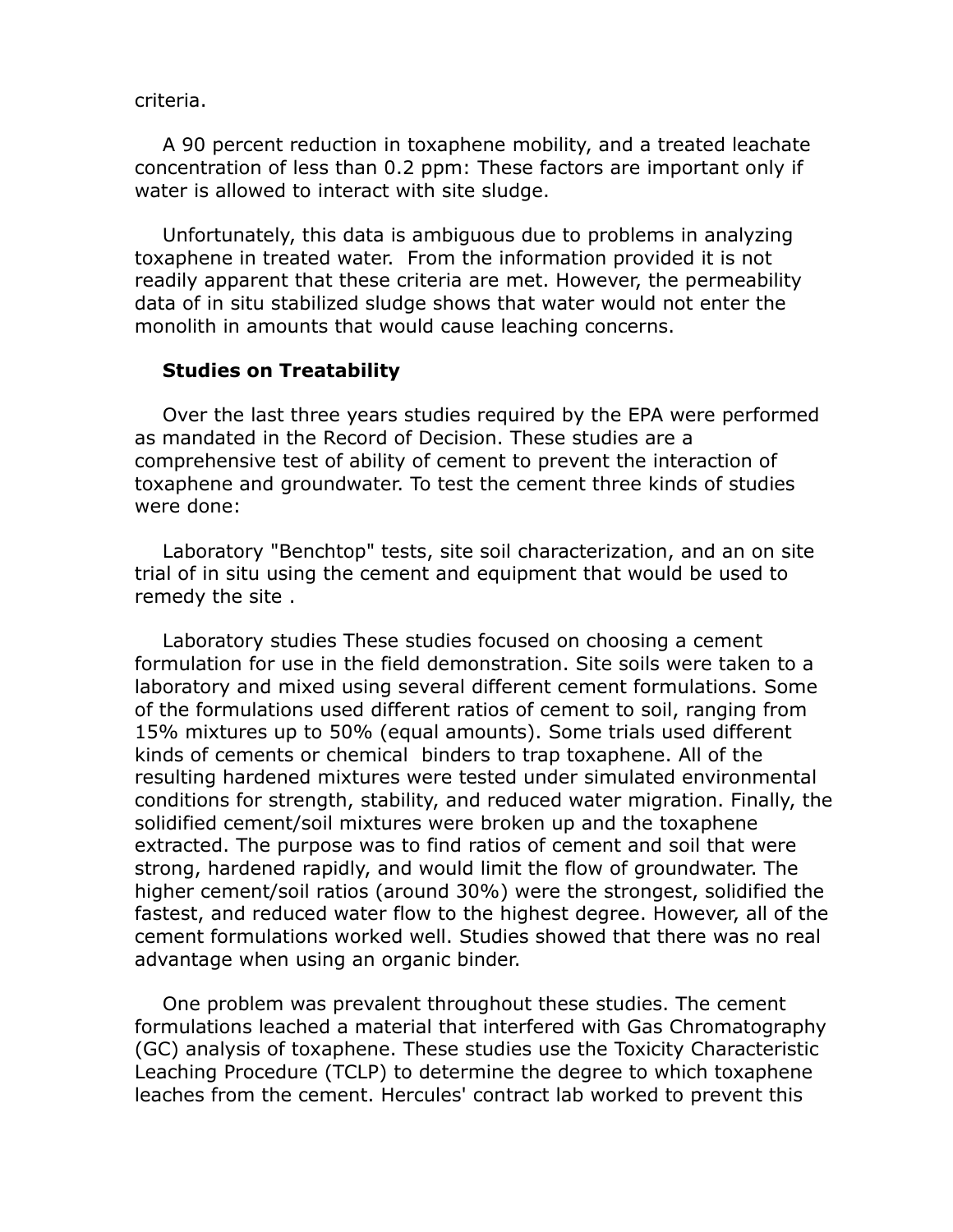#### problem, but in the end

 there is no firm data on immobilization of toxaphene using the TCLP protocols. However, in all fairness the TCLP data is less critical in this case than the water permeability data.

 Water permeability findings show that water will not easily flow through the solidified waste. Leaching is proportional to flow, so reducing permeability also reduces leaching. Therefore, the TCLP data problem is not very important in making a decision on proceeding with in situ.

# **Characterization of Soil**

 As reported in previous TAR newsletters (Volume 4, Number 2, August 1995) studies conducted at the site revealed deeper toxaphene contamination than previously thought, and numerous buried objects. The site was tested using metal detectors and the presence of metallic debris mapped. Several pits were dug into the landfill and the presence of concrete and other construction debris noted. Also, "grab" samples were taken into the site at various depths to characterize the waste profile. These studies suggested that in situ stabilization needed to be deeper than called for in the Feasibility Study. Further, the numerous buried objects raised concern that the site could not be mixed well enough to thoroughly trap the waste.

### **On site in situ field tria**l

 The on site in situ trial was designed to test concrete formulations that showed promise during the Benchtop studies. Also, the process tested methods of immobilization to ensure that site soils could be treated without interference from buried objects. The trial was conducted at the 009 Landfill to depths of 20-25 feet underground. This depth is sufficient to ensure that the main mass of toxaphene will be treated. The studies show that the concrete mixture may need to be more concentrated at the north end of the site to compensate for the differences in soil type. Some of the material was removed and tested after solidifying underground. These tests, demonstrating both strength and low ground water permeability, indicate a successful experiment. At one time a collar used to guide the underground mixing augers broke during operations. This may have occurred from encountering underground debris. After repairs the stabilization continued without further problems. It does not appear that buried objects significantly interfered with the technology as carried out at this site.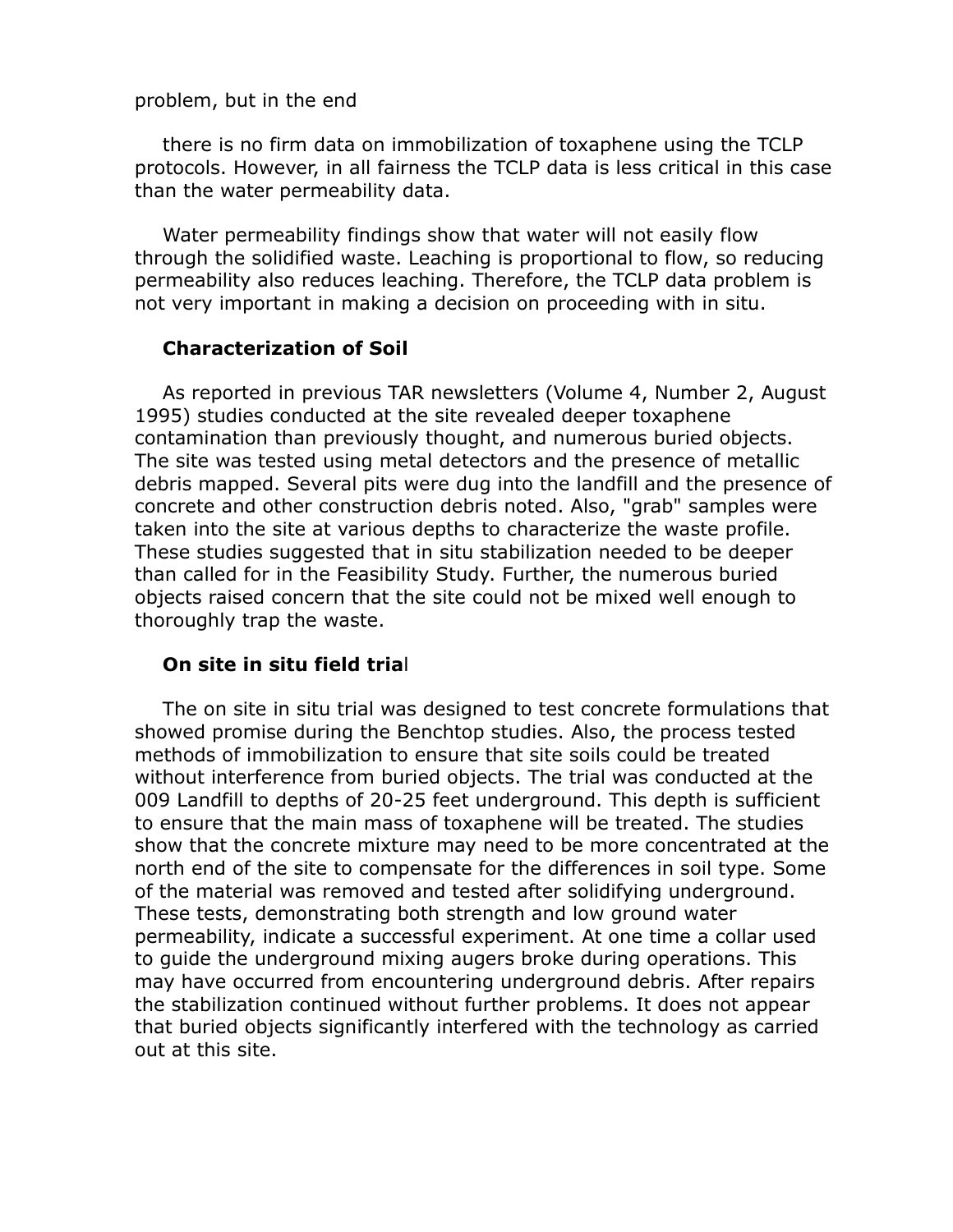# **Ground Water Model**

 The Final Treatability study produced by Hercules includes an elaborate ground water computer simulation. This study is not required by the EPA and is not necessary for determining the effectiveness of cement to decrease water/site soil interactions. The Glynn Environmental Coalition contracted Disposal Safety Incorporated to review this model with respect to the cleanup objectives for 009. A full copy of this report (Groundwater Transport Modeling in Hercules' Treatability Study; March 30, 1996) is available from the Coalition. The discussion is summarized here.

### **Ground Water Transport Modeling**

Memo to the GEC from Disposal Safety Inc.

 This memo has been prepared solely for the guidance of the Glynn Environmental Coalition in interpreting information available to it. Other users should satisfy themselves independently as to the facts and conclusions contained herein. In particular, such users should refer to the original sources of information rather than to this memo. This memo is not intended for use in any real estate or other transaction, and should not be used or relied upon for such purposes.

 Section 4 of the Treatability Study examines the potential for toxaphene to migrate from the site via the ground water. However, EPA's ROD does not require ground water transport modeling, which has limited relevance to the issue of treatability, so why has Hercules expended a significant amount of effort to modeling and included it in the treatability study?

 The likely answer is contained in the study's Executive Summary, which states that the purpose of ground water modeling is to:

 ... evaluate the appropriateness of in situ technology performance criteria specified in the ROD, and the effectiveness of in situ stabilization in providing ground water quality relative to other remedial options.

 It thus appears that a major purpose of this section is to support Hercules' arguments against the remedy and performance criteria specified in the ROD. Although the transport model has little bearing on the effectiveness of in situ treatment, which makes most of the content of this section extraneous and irrelevant to the Treatability Study, this work is worth summarizing because potential toxaphene migration via the ground water is so important.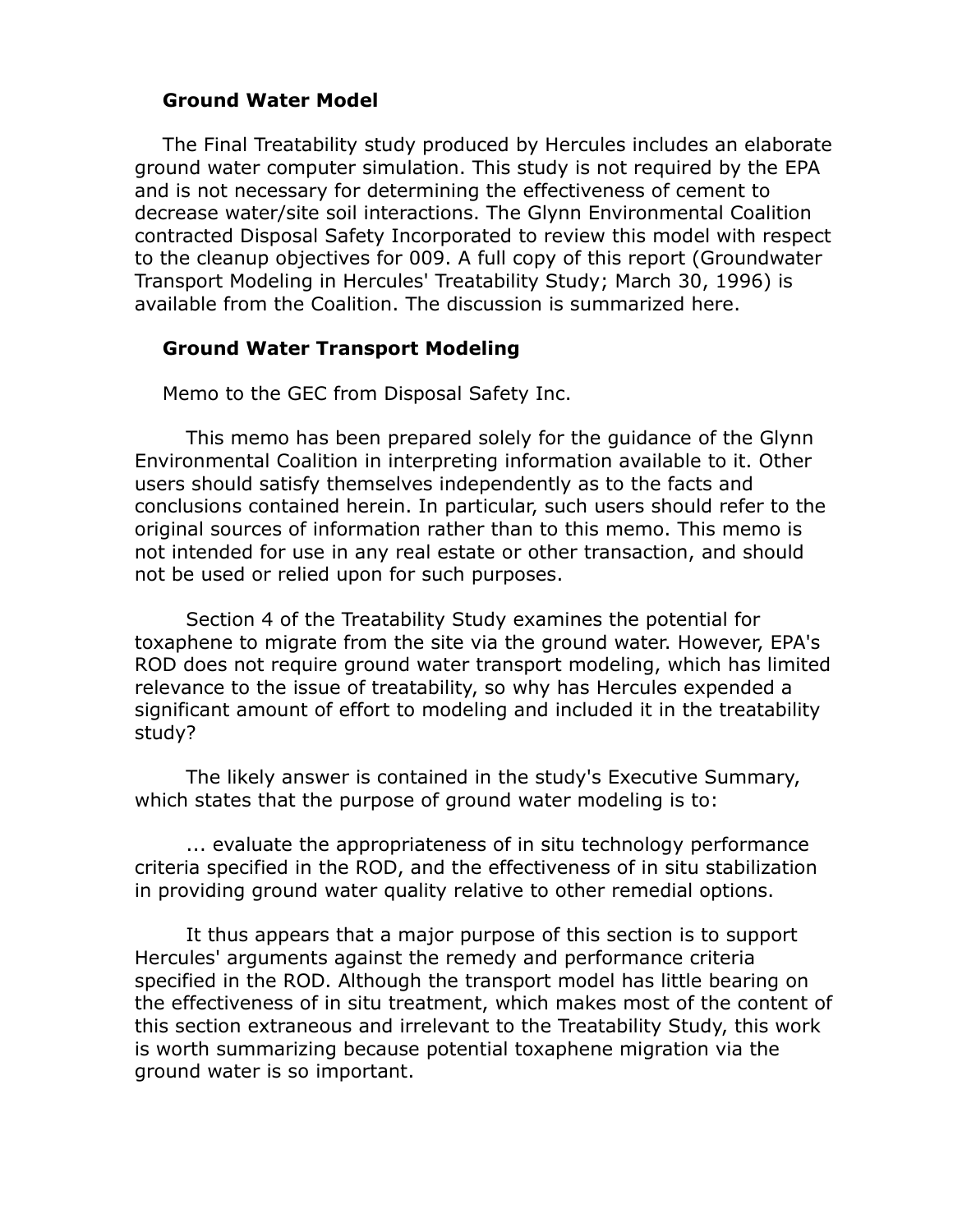Hercules' consultant uses mathematical modeling to predict the potential for the ground water to transport toxaphene from the site via two mechanisms: transport via sorption to migrating colloid-sized particles and dissolved-phase transport.

 Colloid transport: As the ground water travels through the aquifers, particles suspended in the water are often filtered out by the soil. However, there are cases where very tiny soil particles (called colloids) can travel through the aquifer along with the water without being filtered out. Whether this occurs or not is mostly controlled by sizes of soil grains that make up the aquifer and the size of the colloids suspended in the ground water. Since toxaphene is known to sorb (or adhere) to soil grains, Hercules' considered the possibility that toxaphene might be carried through the aquifer as colloids. The Treatabilty Study used a published mathematical rule of thumb, based on soil and aquifer grain sizes, to evaluate this possibility. Based on the measured sizes of the grains making up the toxaphene sludge, the landfill dirt, and the surrounding aquifer Hercules consultant concluded that colloid transport will not occur.

 Dissolved Transport: To predict the rate and extent to which toxaphene dissolved in the ground water might migrate away from the landfill, Hercules' consultant used a computer model called AT123D. This model, first published in 1981, incorporates fundamental properties of the aquifer, the contaminant, surface soils, and the climate to predict toxaphene migration over time. To simulate conditions at the 009 Landfill site, Hercules' consultant had to specify the required input values in to the model. Some of these values were based on properties measured at the landfill, others were assumed based on the values published in the scientific literature.

 Hercules' consultant used the AT123D model to predict the degree of toxaphene migration 100 years in to the future under three scenarios:

 A continuation of current conditions (no further remedial actions), In Situ treatment of the sludge and soil, and Capping the soil with a multi-layer cap that is impervious to water.

 In all cases, the AT123D model predicts little or no transport in ground water and toxaphene concentrations that are less than drinking water standards at the property boundary.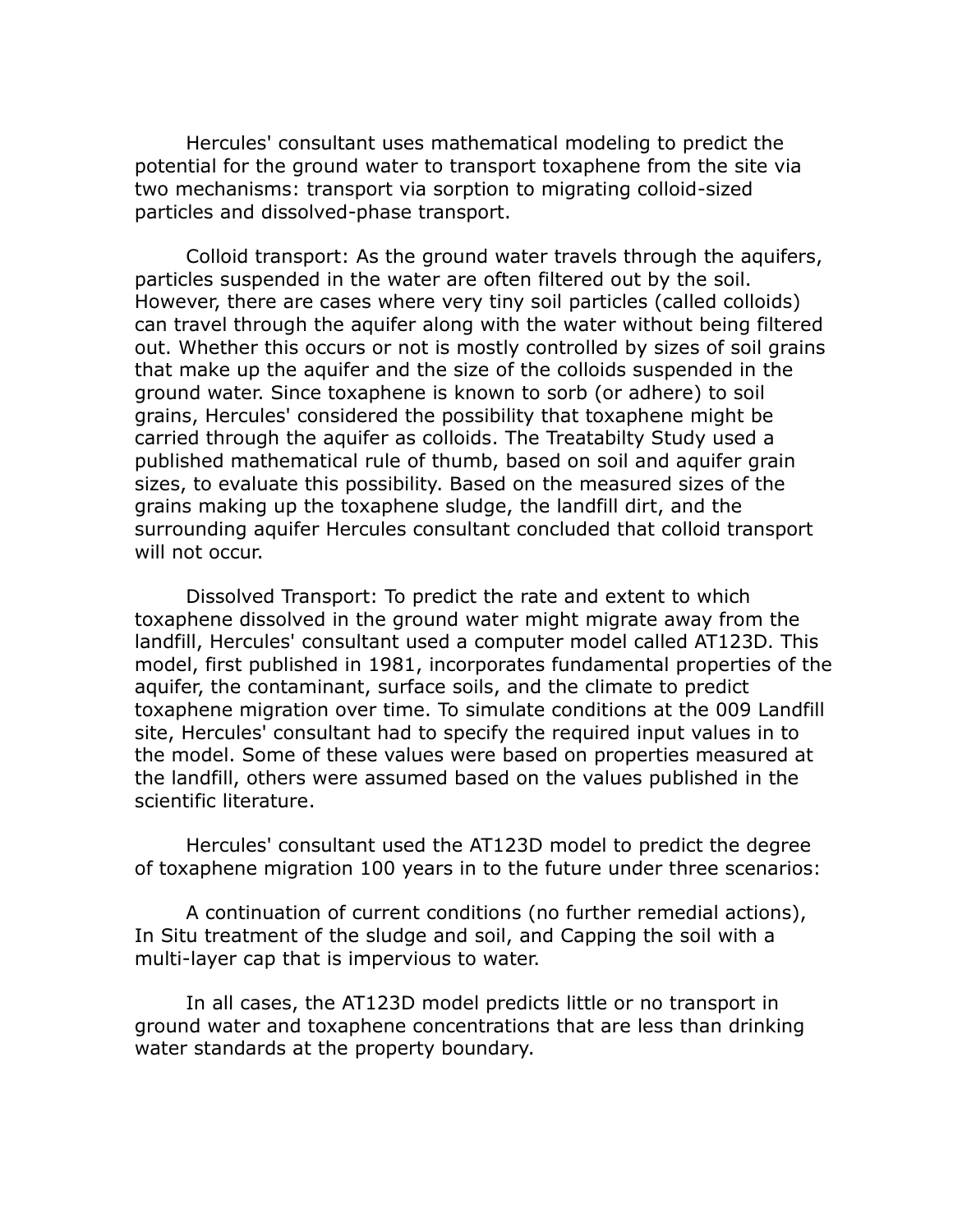Evaluation: The modeling approach appears to be generally sound; however, there are some questionable input parameters which cast doubt on the validity of the exact predicted transport distances. For example, Hercules' consultant assumes a toxaphene solubility in water of 0.55 mg/L and a Koc of 210,000 ml/g (Koc is a measure of a chemicals tendency to sorb to organic carbon, which can be related to its tendency to migrate in dissolved form through aquifer). These values are somewhat different from other published sources. For example, the Groundwater Chemicals Desk Reference (Montgomery and Welkom, 1990) lists a Koc value that is 140 times smaller than that used by Hercules' consultant (the lower the value, the more readily a chemical can move). Also, the Reference lists a range of published water solubilities (0.4, 0.74, 1.75, 3 and 3 mg/L) that yield an average value of 1.78 mg/L. This value is nearly three times higher than that used by Hercules consultant (the higher the value, the greater the solubility of toxaphene in ground water). As shown in the sensitivity study (Appendix Q), the AT123D model is most sensitive to these two parameters.

 Despite these problems, the fundamental conclusion that toxaphene migrates very slowly in the dissolved form is likely to be correct. This conclusion, however, is neither new nor surprising, since in 1992 Hercules had already stated in the Remedial Investigation report (page 4-15) that the chemical characteristics of toxaphene indicate that it will be largely immobile in soils and groundwater. The transport modeling merely restates this same finding in a more quantitative way. Furthermore, past and present ground-water monitoring has not shown compelling evidence of a toxaphene plume.

 Despite Hercules' argument to the contrary the recent transport modeling results do not appear to be significant enough to compel a reconsideration of the soil/sludge treatment remedy chosen by the EPA. As shown by the 1993 Record of Decision, in which the EPA repeatedly cites the lack of a toxaphene plume in support for no immediate action on groundwater remediation, EPA has already factored into its remedy selection the low expectation for toxaphene transport by ground water.

 Furthermore, data collected in the Treatability Study support EPA's cautious approach to remediation. As shown in Figures E-1 through E-3 of Appendix E, soil samples collected from different depths show numerous instances in which clear toxaphene "hits" were recorded as much 14 feet into the undisturbed native soil. This is as much as 20 feet below the observed toxaphene sludge layer. Although it is possible that these "hits" were caused by the coring equipment dragging down contamination from above (which would indicate sloppy technique), it could also indicate that toxaphene does exhibit slightly more than the expected mobility in the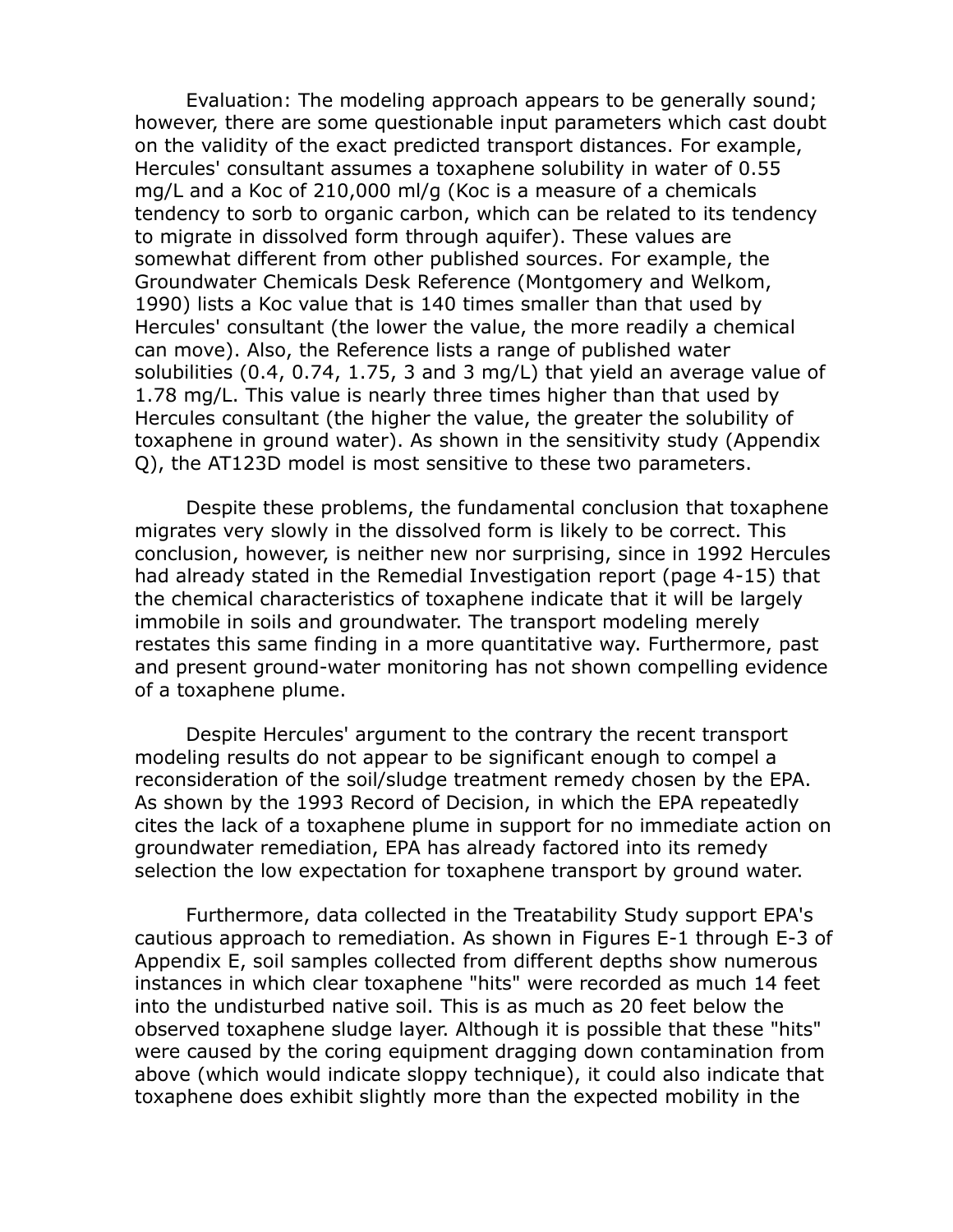aquifer. ---Steven Amter,

Senior Hydrologist, Disposal Safety

# **Discussion**

Will in situ make the landfill safe?

 Probably, yes. The main concern with toxaphene is mutagenicity and carcinogenicity. However, toxaphene is a mixture of many different chemicals and the actual cancer and mutation causing chemicals are not known. The model for movement of toxaphene chemicals in the environment is based on testing a few of the chemicals and it is not known if the cancer-causing chemicals move at the same speed, or slower or faster. The safest long-term remedy is the soil extraction option.

 Considering how little is known about toxaphene and the ambiguity in many of the site studies the community is justified in asking for the soil extraction remedy.

 In situ stabilization will decrease water flow in the dumpsite soil and greatly decrease any potential future movement of the toxaphene chemicals. The dumpsite will be safer with in situ stabilization than without it.

Are there any options besides in situ stabilization and extraction?

 No. The EPA considered several capping options during the feasibility study and Hercules has proposed reopening the ROD to reconsider capping. Placing a cap over the landfill only prevents occurrence of any more erosion spills such as those that occurred in the early 1980's. Capping does not reduce ground water flow throughout the dump. Complete removal is the appropriate treatment for carcinogenic compounds in contact with groundwater.

 The EPA has asserted in situ as a compromise between the communities desire for full removal and Hercules' preference of inexpensive treatment.

## **Conclusions**

 The 009 landfill is in the heart of Brunswick's expanding commercial and residential areas. Nearly 20,000 tons of pesticide residue with a long environmental fate is buried in an unlined pit in contact with the shallow ground water. This waste will remain toxic for centuries. Local residents